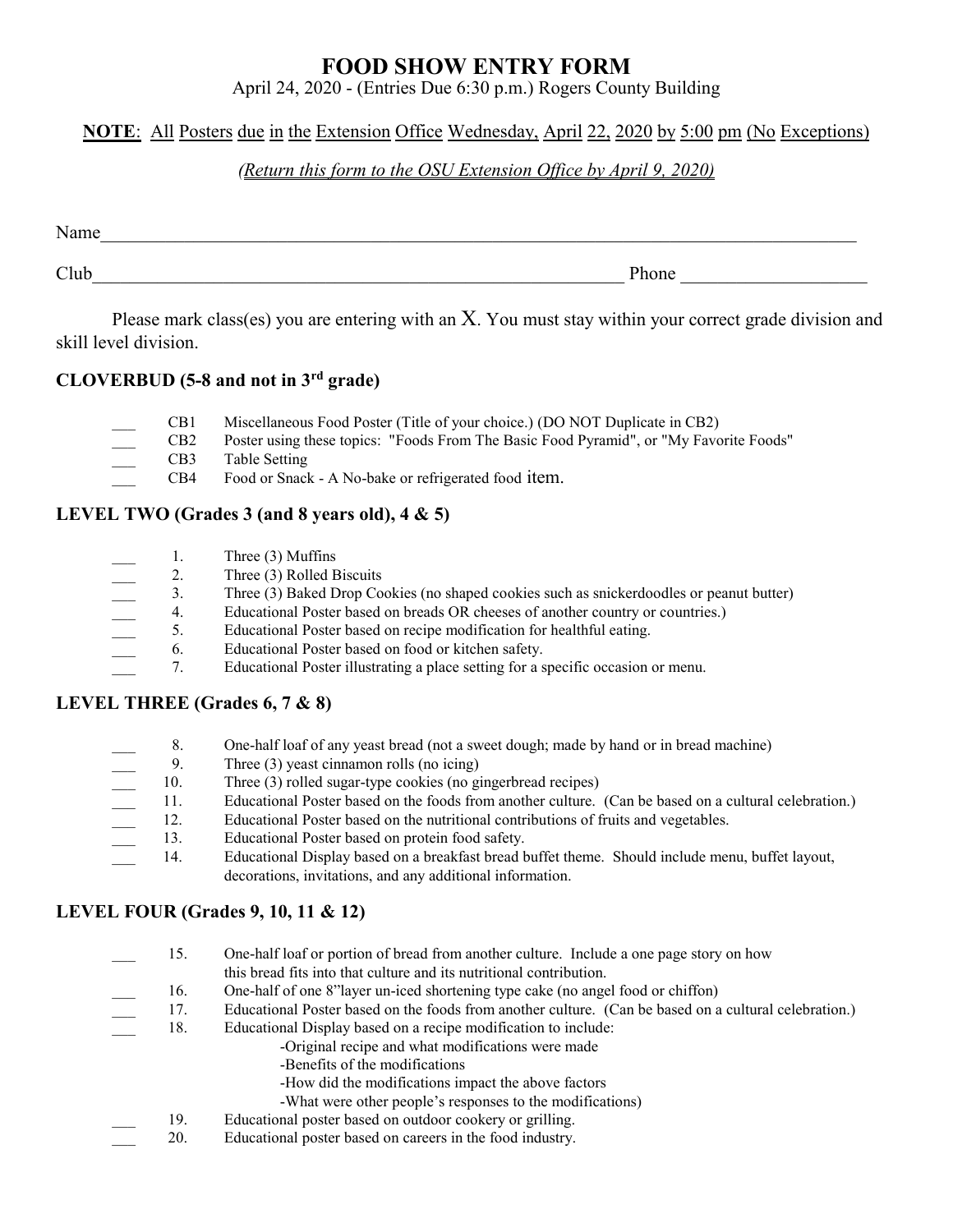### **FUN CLASSES (For Rogers County Only - Blue And Red Ribbons Will Be Awarded)**

|                                                                                                       |  | 21.             | Candy $-3$ pieces (any type) Grades 3 (and 8 years old), 4, 5    |
|-------------------------------------------------------------------------------------------------------|--|-----------------|------------------------------------------------------------------|
|                                                                                                       |  | 22.             | Candy – 3 pieces (any type) Grades 6, 7, 8                       |
|                                                                                                       |  | 23.             | Candy $-3$ pieces (any type) Grades 9, 10, 11, 12                |
|                                                                                                       |  | 24.             | Three Brownies or Bar Cookies – Grades 3 (and 8 years old), 4, 5 |
|                                                                                                       |  | 25.             | Three Brownies or Bar Cookies – Grades $6, 7, 8$                 |
|                                                                                                       |  | 26.             | Three Brownies or Bar Cookies – Grades 9, 10, 11, 12             |
|                                                                                                       |  | CB <sub>5</sub> | A Cloverbud may enter one uncooked item.                         |
| <b>NOTE:</b> Poster Size is $14$ " x $22$ "<br>Educational display size is $3' \times 3' \times 3'$ . |  |                 |                                                                  |

**\*\*\*\*\*Note levels II, III & IV are no longer classified by age. Grades will be the determining factor for activities/events/contests/awards.\*\*\*\***

# **IMPORTANT:**

Text of posters and displays should be readable from at least 10 feet away.

# **Posters and Educational Displays must be**

**permanently signed and dated on the back before lamination.**

**Posters must be turned in to the Extension Office April 22, 2020**

**by 5:00 p.m. NO EXCEPTIONS**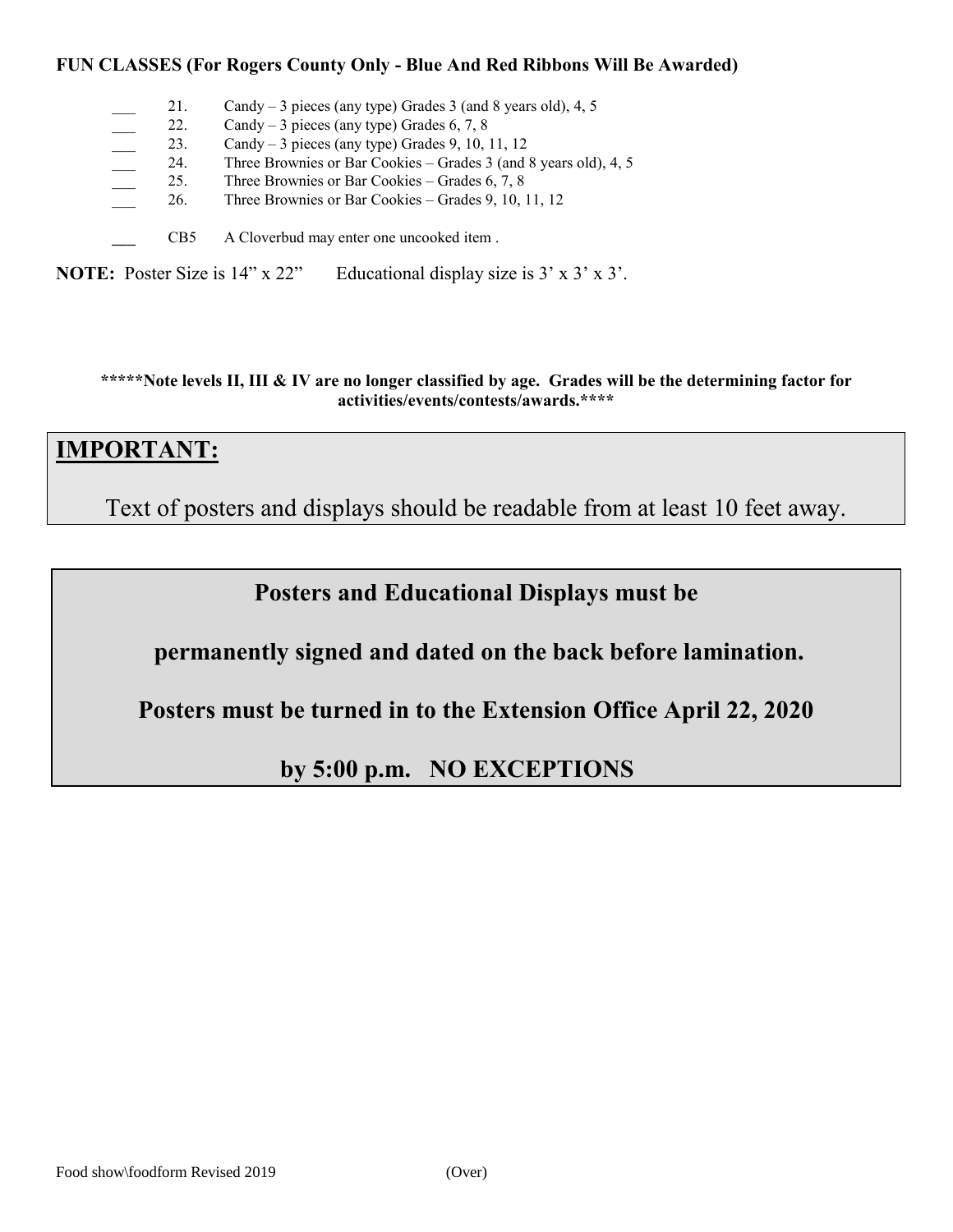## **FOOD SHOW (Keep this page for your information.)**

The Rogers County Food Show provides 4-H'ers the opportunity to:

- Learn how to read and follow instructions in recipe preparation.
- Learn the importance of the basic food groups in the daily diet.
- Understand the principles of nutrition as they relate to health, physical fitness and appearance.
- Acquire and demonstrate skills in planning, purchasing, preparing and serving tasty, attractive and nutritious meals and snacks.

The Food Show gives the 4-H'er the opportunity to practice skills and recipes and to research different aspects of food preparation, consumer buying, and nutrition.

Grades will be the determining factor for activities/events/contests/awards.

Cloverbud:  $(5-8 \text{ years and not in } 3^{\text{rd}} \text{ grade})$  Level Three  $(6, 7, 8 \text{ grades})$ Level Two: (3 (and 8 years old), 4, 5 grades) Level Four (9, 10, 11, 12 grades)

### **CLOVERBUD (Participation Ribbons Awarded)**

- CB1 Miscellaneous Food Poster (Title of your choice.) (Do not duplicate in CB2)
- CB2 Poster using these topics: "Foods From The Basic Food Pyramid", or "My Favorite Foods" *Posters need to be 11 x 14 or 11 x 15, on typing paper, poster board, or construction paper. May free hand draw, use pictures from magazine or other printed materials. Be sure to sign and date the back of your poster.*
- CB3 Table Setting *Member will learn how to correctly set a place setting and demonstrate to judge. Table setting should include: Place mat or table cloth, napkin, silverware, plate, and glass. Decorations or flower arrangement is optional.*
- CB4 Food or Snack A No-bake or refrigerated food item. *Examples: Trail or snack mix, seasoned popcorn, cookies, etc. Some recipes are available at the OSU Extension Center, or you may use your own.*

**(\*Note: Cloverbuds will not be ranked as these activities are designed to discourage competition and encourage the fun learning process. Cloverbuds will receive participation ribbons.)**

*Regular 4-H members' exhibits will receive blue, red, and white awards. Champions and reserve champions will be picked from the blue award groups.*

*Blue Ribbons – products are uniform, participant has followed the guidelines, items have a pleasing taste and smell.*

*Red Ribbons – products are not as uniform, may be overdone or underdone.*

*White Ribbons – participant does not follow directions. Products are not pleasing.*

*In each age level a champion and reserve champion will be selected from the food products categories and educational poster or display categories.*

### **LEVEL TWO (3, 4, 5 grades)**

- 1. Three (3) Muffins
- 2. Three (3) Rolled Biscuits
- 3. Three (3) Baked Drop Cookies (no shaped cookies such as snickerdoodles or peanut butter)
- 4. Educational Poster based on breads OR cheeses of another country or countries.
- 5. Educational Poster based on recipe modification for healthful eating.
- 6. Educational Poster based on food or kitchen safety.
- 7. Educational Poster illustrating a place setting for a specific occasion or menu.

**NOTE:** Posters should be 14" x 22" and displays should be no larger than 3' x 3' x 3'.

**Remember to sign and date the back of your poster or display before lamination.**